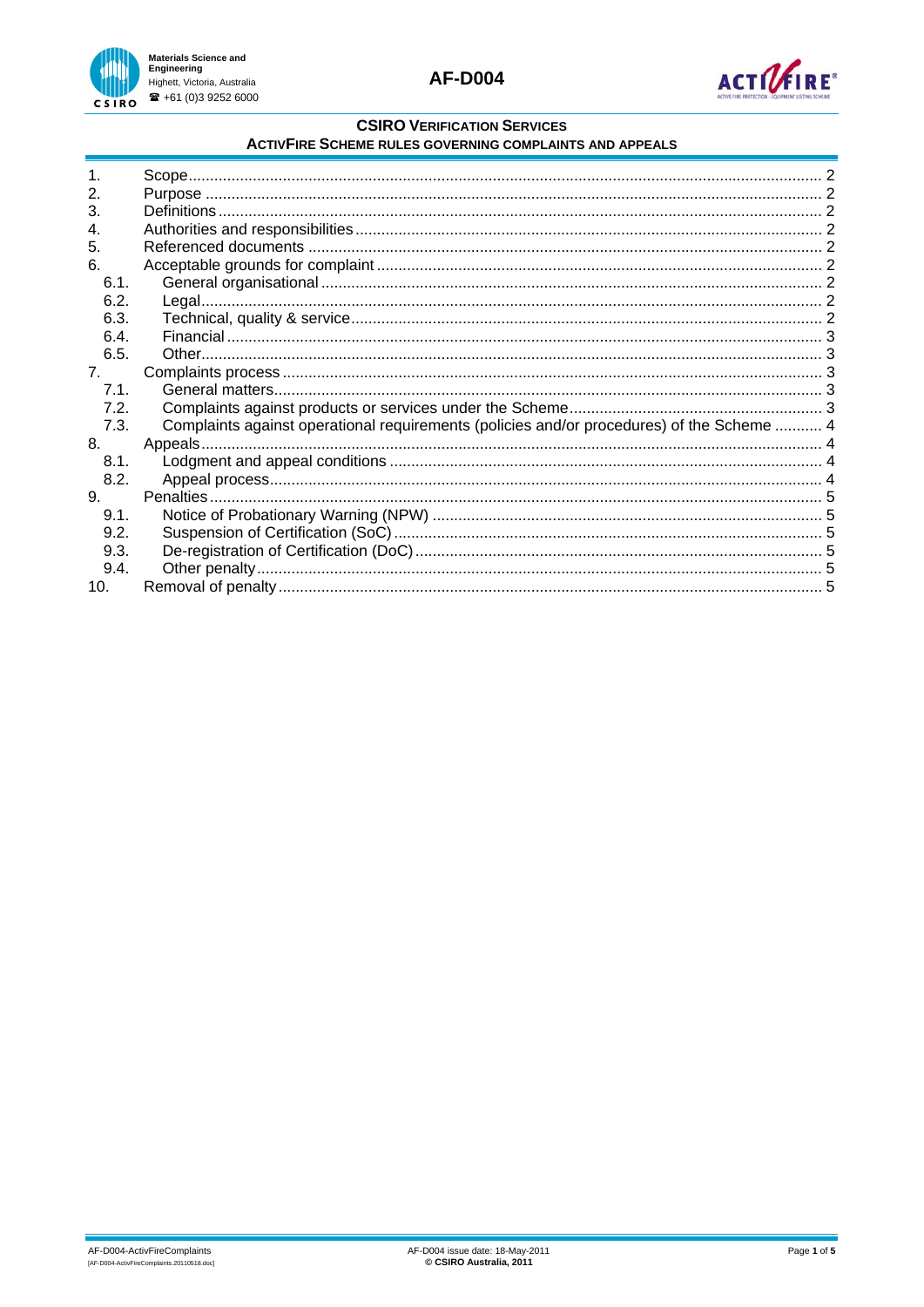# <span id="page-1-0"></span>**1. Scope**

This document applies to the ActivFire® Scheme, which is a third-party product certification program operated under the conformity assessment system of CSIRO's Verification Services (CSIRO-VS) and covering active fire detection and suppression equipment as used by the building and construction industries.

# **2. Purpose**

The objective of these Rules is to provide a transparent process for handling complaints lodged against Registrant business entities or business entities affiliated with a Registrant, their products, the Scheme or its officers and appeals against determinations made.

# **3. Definitions**

Commonly used terms in CSIRO-VS's conformity assessment system are defined in document VS-D001.

# <span id="page-1-3"></span>**4. Authorities and responsibilities**

For the purposes of these rules;

- i. the Manager, CSIRO-VS Conformity Assessment Body (M-CAB) is accountable for the adherence of CSIRO-VS to these criteria and their equal application to all applicants.
- ii. the Executive Officer ActivFire Scheme (EO) has the authority to implement the requirements of this procedure.
- iii. the ActivFire® Technical Panel (ATP) retains the responsibility for the content of the procedure.
- <span id="page-1-4"></span>iv. The Appeal Coordinator (AC) is a CSIRO Officer, outside of the operations of the Certification Assessment Body (CSIRO-VS) appointed to coordinate and administer the appeal process.

# **5. Referenced documents**

The document listed below is either referenced in this document or provides important and relevant additional information.

i. AF-D001 CSIRO Verification Services, Rules governing ActivFire® Scheme

The above document may be accessed from the web site; http://www.activfire.gov.au

## <span id="page-1-2"></span>**6. Acceptable grounds for complaint**

One or more of the items listed below (clause [6.1](#page-1-1) to [6.5\)](#page-2-1) are considered sufficient grounds for lodging complaints:

## <span id="page-1-1"></span>6.1. General organisational

- i. Providing or promulgating false or misleading information about;
	- a. the Scheme.
	- b. the Registrant business entity or business entities affiliated with the Registrant.
	- c. a certified product.
- ii. Failure to respond to instructions or notifications issued by a representative of the Scheme.
- iii. Failure to make reasonable effort to comply with a set audit date.
- iv. Causing the credibility of the Scheme to be brought into dispute.
- v. Misrepresentation of the certification status of a product.
- vi. Misuse of the Scheme images (mark and/or logo).

## 6.2. Legal

- The recording of a conviction in any Court, civil or criminal, against
	- a. Registrant business entity or business entities affiliated with the Registrant and/or,
	- b. one or more of its/their key officers.
- ii. Fraudulent practices such as altering reports, documents, test records.

## 6.3. Technical, quality & service

## Absence of, or disregard for;

- i. evidence that production units of a certified product do not conform to relevant criteria or specified requirements.
- ii. quality assurance practices.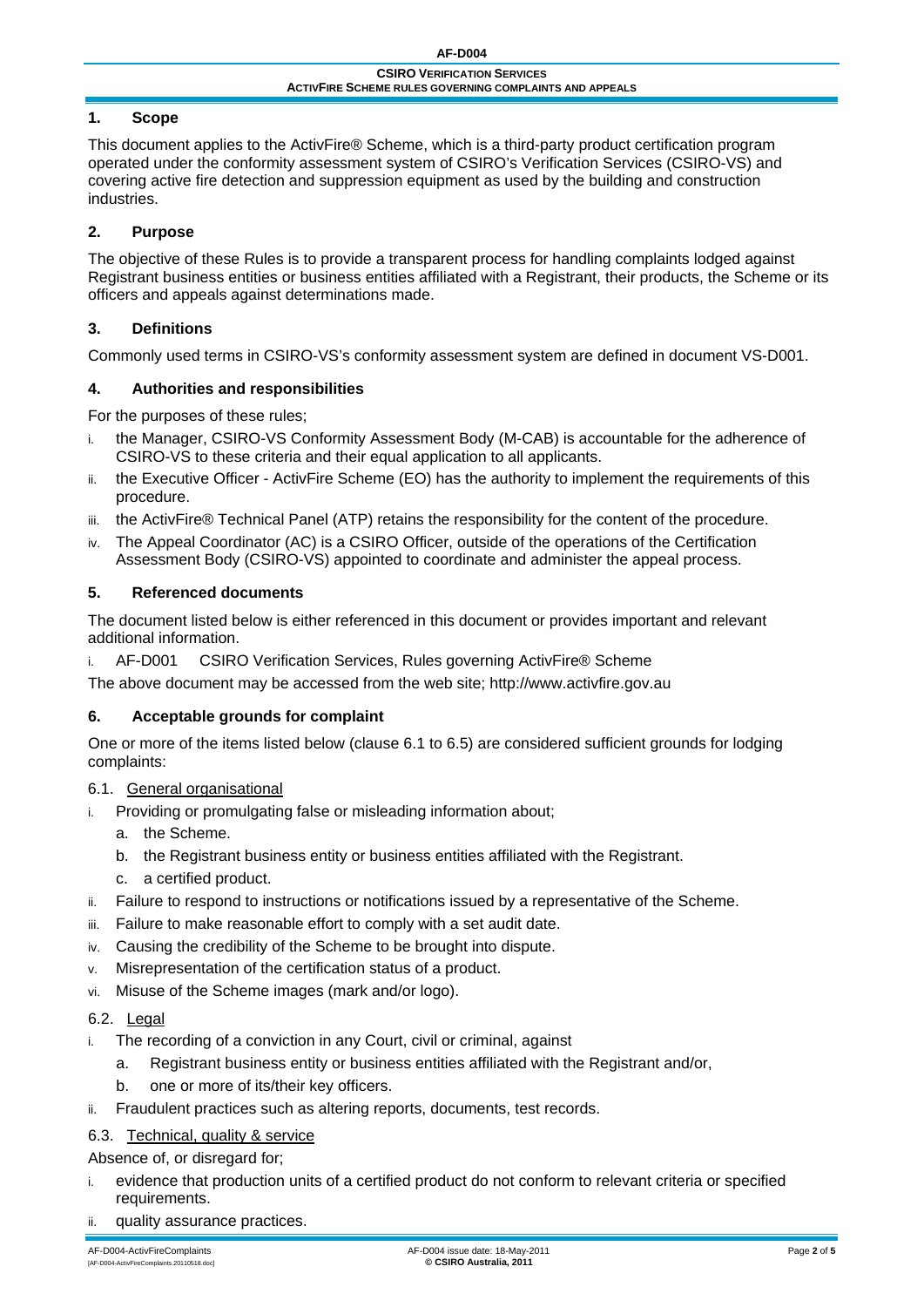<span id="page-2-0"></span>iii. product quality control.

## 6.4. Financial

- i. Failure to pay required fees and charges.
- ii. Corporate financial mismanagement.
- iii. Bankruptcy of;
	- a. the Registrant business entity or business entities affiliated with the Registrant and/or,
	- b. one or more of its/their key officer/s.

#### <span id="page-2-1"></span>6.5. Other

Any other incident considered sufficient grounds by the EO or ATP.

### **7. Complaints process**

### 7.1. General matters

- i. Any person can initiate a complaint providing it complies with clause [6](#page-1-2) above.
- ii. All complaints shall be submitted to the EO in writing, via either surface mail or e-mail.
- iii. All submitted complaints shall:
	- a. identify the complainant by both name and business entity and provide full contact details. Complaints not so identified shall not be formally addressed by the EO.
	- b. be registered.
- iv. All registered complaints shall be processed in a timely manner and with due diligence.
- v. All registered complaints and their resolution shall be reported to the next ATP in-person meeting.

### <span id="page-2-2"></span>7.2. Complaints against products or services under the Scheme

In the event of a written complaint being received by the EO, the complaint resolution procedure detailed below shall be activated;

- i. The EO shall assess the complaint, taking into consideration the complainant and their affiliation/s, the seriousness of the complaint, the supplied evidence and any other relevant matters.
- ii. The EO shall decide whether the complaint has merit and if there is sufficient evidence to enable a conclusion to be drawn. This may be done in consultation with one or more members of the ATP.
- iii. If the EO decides the complaint should proceed, the EO shall decide whether the complaint can be handled by the EO only or whether a Dispute Committee (DC) needs to be established. This may be decided after consultation with the complainant, the Chairperson and/or member/s of the ATP as appropriate.
- <span id="page-2-3"></span>iv. The EO shall formally communicate with the Subject of the complaint, advising them of receipt of the complaint and the process about to be followed.
- v. The Subject shall be sent a copy of the complaint (but a copy that does not identify the Complainant) and asked to submit a response and any supporting evidence by a date not greater than two weeks from the date of this contact.
- vi. The EO shall assemble all relevant evidence from all relevant parties by a date not greater than three weeks from initial receipt of the formal complaint.
- vii. The EO, in consultation with the ATP Chairperson if required, shall decide on the outcome of the complaint and any appropriate actions.
- viii. The EO shall communicate the decision to the Subject, in writing within one calendar month of receipt of the complaint.
- ix. The Subject shall be given two weeks to respond and detail changes to be made.
- x. The EO shall be responsible for maintaining full and complete records of the process.
- <span id="page-2-4"></span>xi. Complaints relating to the EO shall be processed according to the above with the ATP Chairperson acting in place of the EO.

Where it is decided that the dispute needs to be considered by a DC for reasons such as high political sensitivity, high contingent liability, possible illegal activity etc then the EO shall establish such a Committee of no fewer than three members drawn from the ATP (not including the EO). The DC shall carry out all the EO tasks in clause [7.2](#page-2-2), [iv](#page-2-3) - [xi](#page-2-4) above.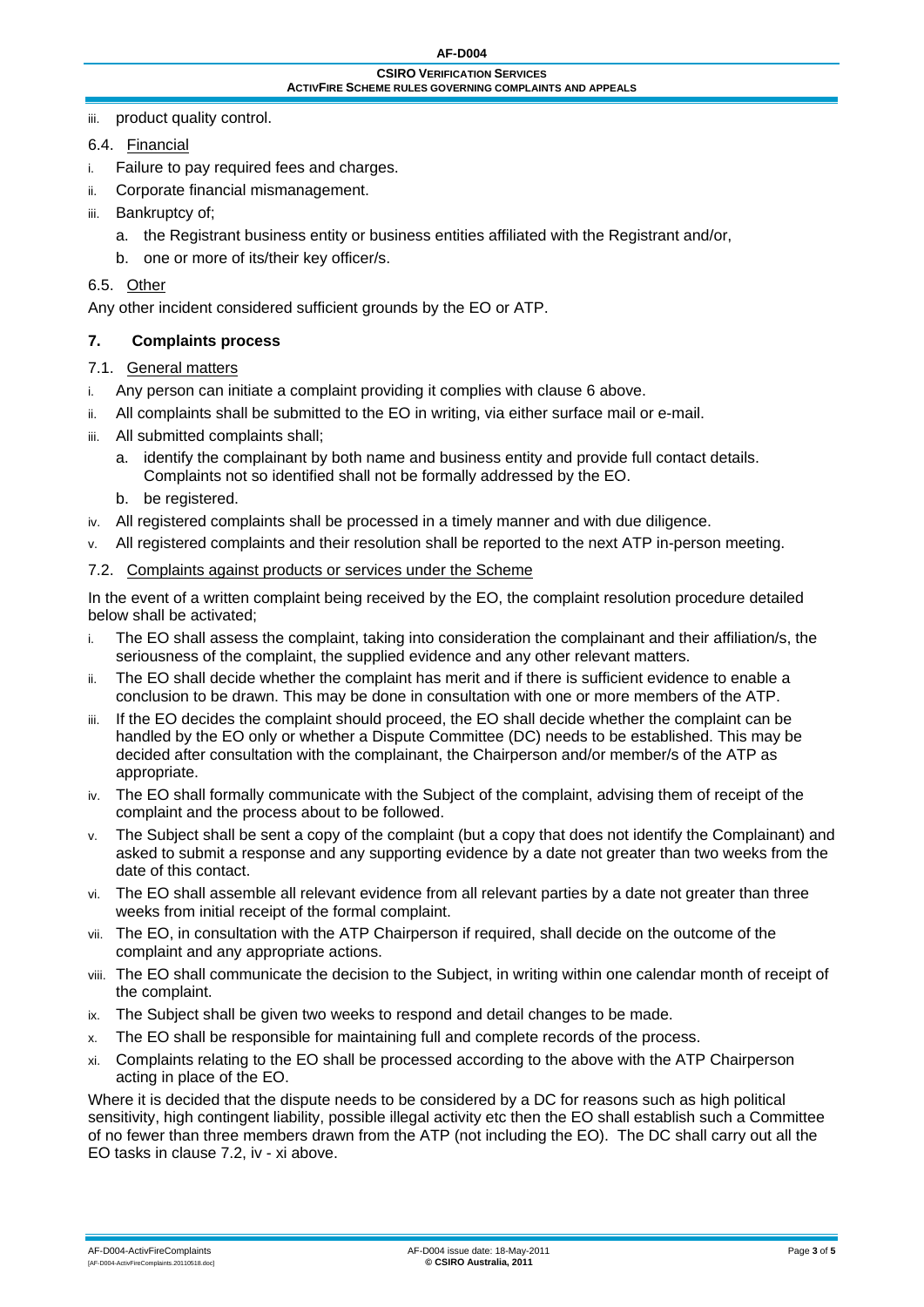- <span id="page-3-1"></span><span id="page-3-0"></span>7.3. Complaints against operational requirements (policies and/or procedures) of the Scheme
- i. Any complaint about the operational requirements (policies and/or procedures) of the Scheme shall be directed to and accepted by the EO
- ii. Where the EO deems the complaint to be justified and where a simple corrective action is all that is required, the EO may initiate any required change/s.
- iii. Where the EO deems the complaint to be not justified, the complainant shall be advised in writing and no further action taken, subject to clause [7.3](#page-3-1) below.
- iv. Any resulting recommendations or improvements made shall be implemented by the EO.
- v. The EO shall be responsible for maintaining full and complete records of the process.

# **8. Appeals**

## 8.1. Lodgment and appeal conditions

At the time the EO or Dispute Committee (DC) formally communicates the decision (notice of finding), a stakeholder business entity or person has the right to appeal.

- i. All appeals shall be lodged, in writing, with the Manager Conformity Assessment Body (M-CAB) within 14 days of the date of the notice of finding.
- ii. The M-CAB shall acknowledge receipt of the Appeal by phone or in writing.
- iii. Any costs associated with an Appeal shall be notified to the Appellant prior the appeal process.
- iv. No further processing of disciplinary actions or penalties shall be taken whilst the Appeal is in process.
- v. Parties to the Appeal are not entitled to legal representation under the appeal process.

### 8.2. Appeal process

- i. The Manager Conformity Assessment Body (M-CAB) shall acknowledge and register the Appeal upon receipt.
- ii. The M-CAB shall appoint a CSIRO Officer, outside of the operations of the Certification Assessment Body (CSIRO-VS), as an Appeal Coordinator (AC), refer clause [4](#page-1-3) [iv](#page-1-4) for requirements.
- iii. The appointed AC shall coordinate and administer the appeal process.
- iv. If the dispute finding was determined by the EO the AC shall;
	- a. notify the EO of the Appeal.
	- b. shall seek and require a written response to matters pertaining to the Appeal from the EO.
- v. If the dispute finding was determined by a DC the AC shall;
	- a. notify the DC of the Appeal.
	- b. shall seek and require a written response to matters pertaining to the Appeal from the DC.
- vi. Written responses shall include explanations of history, findings, evidence and conclusions and any other relevant articles (records, notes, minutes, emails, photos etc.) relied upon in determining the notice of finding and relevant to the Appeal.
- vii. The AC shall then pass the file (i.e. Appeal correspondence and the responses) to the M-CAB.
- viii. The M-CAB shall review all submitted materials and decide on whether the Appeal is justified or not.
- ix. The determination of the M-CAB in relation to the Appeal shall be confirmed in writing by the AC and sent to the Appellant, EO and DC.
- x. If the Appeal is determined to be justified;
	- a. the correspondence sent by the AC shall further include;
		- confirmation that the previous determination, contained in the original notice of finding, in relation to the complaint and any applicable penalties have been overturned.
		- an explanation with reasons why the Appeal was successful.
	- b. and also relates to the operational requirements of the Scheme, a review of relevant policies and/or procedures shall be undertaken and amendments made where necessary.
- xi. If the Appeal is determined to not be justified the decision and actions contained in the original notice of finding will stand.